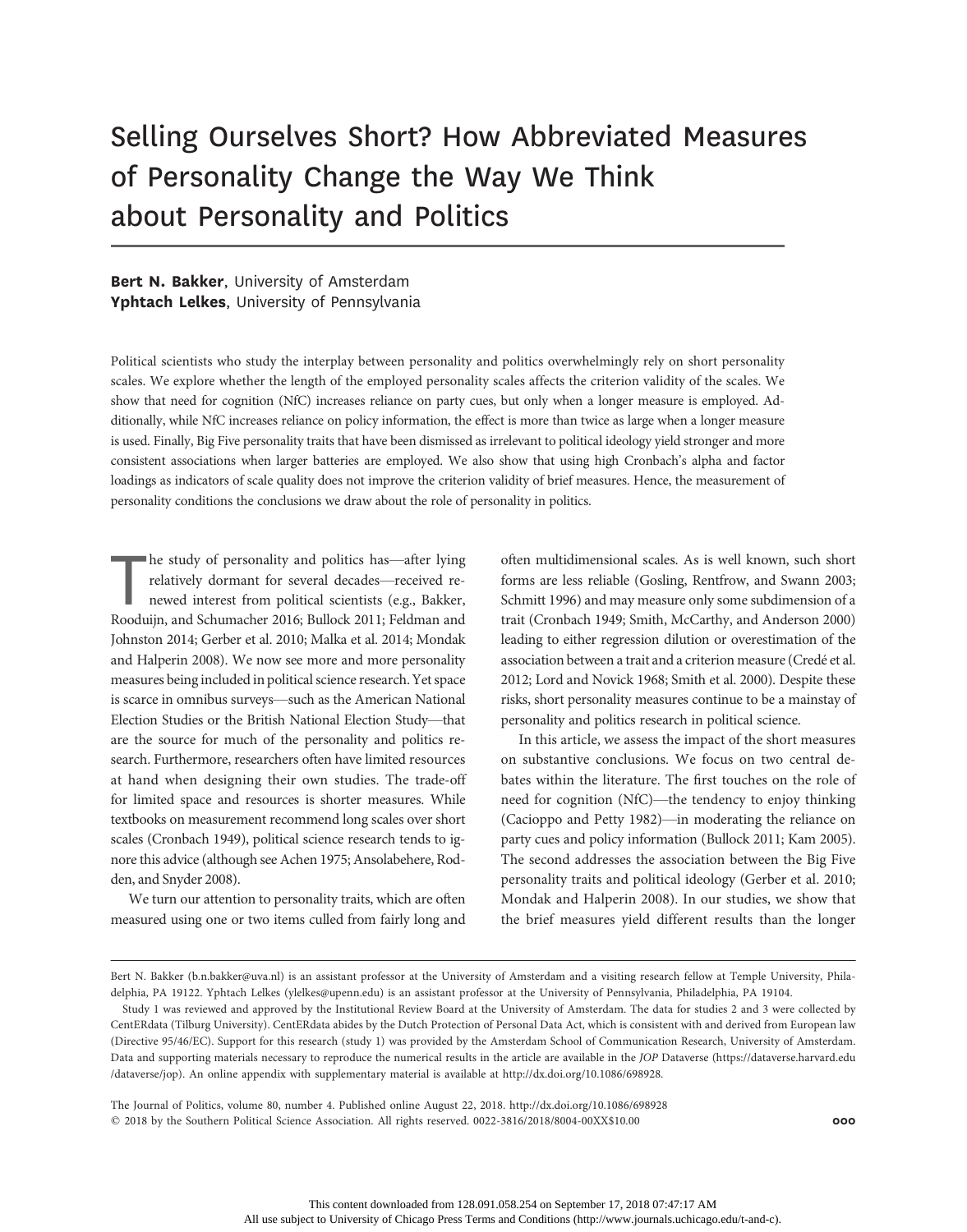measures. We also find that a slight increase in the number of items we use yields outcomes consistent with the more elaborate measures, which also implies that political science research need not turn to excessively long measures of personality.

Our article has important substantive implications. First, although we replicate the main findings of Kam (2005), unlike that article we find that NfC does moderate the reliance on party cues in a way that is consistent with theories of motivated reasoning (Kahan 2013; Petersen et al. 2013); that is, those higher on NfC rely more on party cues. This finding contradicts theories of bounded rationality (Popkin 1994), which suggests that a party cue is an easy heuristic for those low on NfC. We only reach these conclusions if we rely on the full 18-item battery, while abbreviated batteries—such as a two-item NfC measure developed by Bizer et al. (2000) would lead us in line with Kam (2005) to conclude that NfC does not moderate the reliance on party cues. Next, we turn to the reliance on policy information. The majority of political science studies have relied on an abbreviated two-item NfC measure and do not find evidence that those higher on NfC rely more on policy information (Berinsky and Kinder 2006; Holbrook 2006; Mérola and Hitt 2016; Rudolph 2011; Sokhey and McClurg 2012). We show that this conclusion is an artifact of the measure—using a full 18-item battery, NfC in fact moderates the reliance on policy information, as would be predicted based the Elaboration Likelihood Model.

In a third study, we show that, if we rely on a brief measure of the Big Five traits (i.e., 10-item Big Five Inventory [BFI]; Rammstedt and John 2007), then we conclude that traits such as agreeableness, extraversion, and conscientiousness are irrelevant for politics, while other traits are weakly associated with political attitudes. Yet once we rely on a more elaborate battery (i.e., the 50-item International Personality Item Pool battery [IPIP]; Goldberg et al. 2006), many of the Big Five personality traits are as highly correlated with the same political outcomes as openness, the trait perhaps most commonly shown to be important for politics.

# THE CONSEQUENCES OF USING BRIEF PERSONALITY MEASURES

Brief measures of personality offer several advantages over their longer counterparts. Short measures of personality are cheaper to administer, increase response rates (Edwards et al. 2004), and decrease measurement error that may arise because of boredom and fatigue caused by completing a long personality battery (Burisch 1984). Since hundreds of questions often appear in a single wave of an omnibus survey, space comes at a premium, and brief measures allow scholars to study personality when they have limited space available in a survey. For-

tunately, some of the psychometric properties of brief personality measures are satisfactory. For the NfC, BFI (Rammstedt and John 2007), and other brief measures of personality, the test-retest reliability (Gerber et al. 2013; Gosling et al. 2003; Rammstedt and John 2007) and the convergent validity—that is, the degree to which the brief measure correlates with a longer measure of the same construct—are acceptable (Donnellan et al. 2006; Rammstedt and John 2007).

Other psychometric properties of brief personality batteries are more problematic. First, in all domains of research, it is well known that short batteries tend to be less reliable than longer batteries (Lord and Novick 1968). The measurement error in the independent variables attenuates the relationship with certain criterion (i.e., outcome) measures—a process called regression dilution.

Second, personality research is particularly sensitive to short batteries because of the so-called bandwidth-fidelity trade-off (Cronbach and Gleser 1965). Bandwidth is the amount of complexity of information in a measure. Many personality traits are fairly complex constructs and thus have a high bandwidth. Each of the Big Five traits (openness, conscientiousness, extraversion, agreeableness, and neuroticism) consists—according to the Five Factor Model of personality of six lower subdimensions. Conscientiousness, for instance, contains the subdimensions achievement striving, competence, dutifulness, deliberation, self-discipline, and order (Costa, McCrae, and Dye 1991). Short batteries, such as the BFI and the Ten Item Personality Inventory (TIPI; Gosling et al. 2003) may only tap into a few of these subdimensions. If the target measure we are interested in is associated with a subdimension that is missed by the BFI or TIPI, any correlation will be attenuated (Credé et al. 2012). Conversely, if a target measure is only related to one specific facet of that trait but not others, any correlation will be overestimated (Credé et al. 2012). Accordingly, there is the risk of a type M (magnitude) error (Gelman and Carlin 2014). A type S (sign) error might even occur if our brief measure disproportionately taps into a subdimension that is differentially correlated with the criterion measure than the broader trait.

# SHORT MEASURES WITH LOW BANDWIDTH: THE CASE OF THE NEED FOR COGNITION AND MESSAGE PROCESSING

NfC captures individual differences in the tendency to enjoy thinking (Cacioppo and Petty 1982). It is possible that NfC may either increase or decrease the reliance on party cues compared to the same information without party cues. In line with the expectation by Kam (2005), party cues offer an easy heuristic to those who would prefer not to think about the implications about a policy. Therefore, we could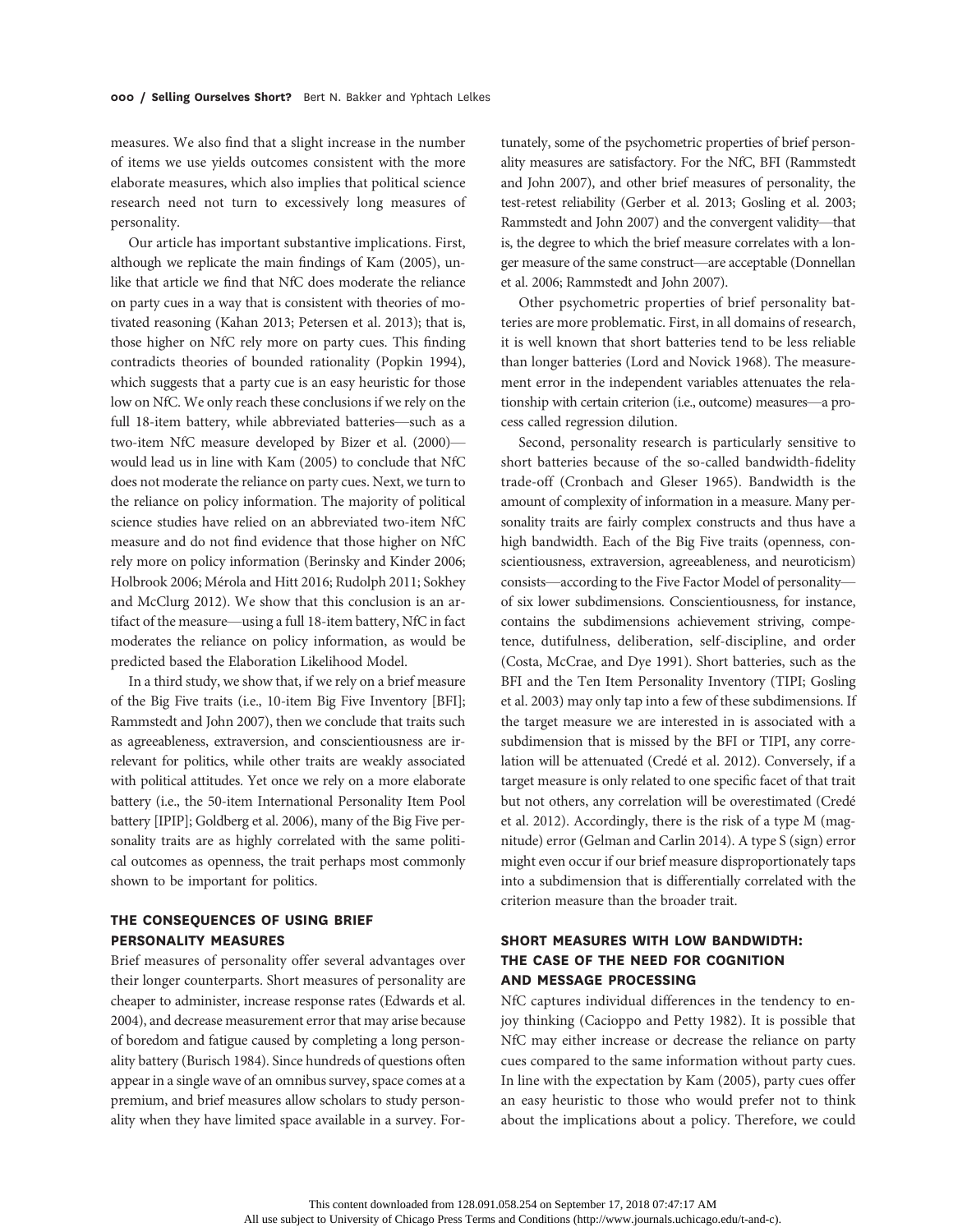expect that reliance on party cues is higher among those who are lower on NfC. However, those who are "the most vulnerable to ideologically consistent bias" (Hatemi and McDermott 2016, 342) tend to be cognitively reflective and politically sophisticated (Kahan 2013; Slothuus and De Vreese 2010), two traits that are positively correlated with the NfC (Kahan 2013; Tidwell, Sadowski, and Pate 2000). Therefore, among those higher on NfC, party cues may also trigger motivated reasoning (Petersen et al. 2013) and lead people to conform to identity-consistent attitudes (Kahan 2013; Slothuus and De Vreese 2010).

Aside from party cues, the literature is fairly clear on the expectation that NfC should increase the reliance on substantive information. The Elaboration Likelihood Model (Petty and Cacioppo 1986), which underpins much of the political persuasion literature (Alvarez and Brehm 1995; Johnson and Martin 1998), argues that individual differences in NfC moderate the extent to which citizens' political attitudes are influenced by policy information. Those high on NfC tend be motivated to understand and thoroughly process information that they receive and, therefore, should be more affected by policy information compared to citizens who score low on NfC (Bullock 2011).

When testing the effects of NfC on information processing, political scientists tend to rely on a two-item variant that was originally developed for inclusion in the 2000 American National Election Studies (ANES; Bizer et al. 2000). The two-item ANES NfC measure is a highly shortened form of the 18-item NfC scale (Cacioppo, Petty, and Kao 1984), which itself is a "short" form of the original 34-item scale (Cacioppo and Petty 1982). Studies within political science that rely on the 2000 ANES measure often fail to find evidence that NfC moderates the impact of party cues (Bullock 2011; Kam 2005) or policy information (Berinsky and Kinder 2006; Holbrook 2006; Mérola and Hitt 2016; Rudolph 2011; Sokhey and McClurg 2012) on political attitudes. Bullock (2011, 513) suggests that "the accumulating non-findings about NfC may well be driven by measurement error." Employing a somewhat larger (although not validated) six-item NfC battery, Bullock (2011) finds that NfC does moderate the effect of policy information on policy attitudes. Yet NfC does not moderate the effect of policy information when Bullock (2011) subsetted the six-item battery to the two-item ANES battery. Importantly, Bullock (2011) does not compare the six-item measure to a validated NfC battery, so we have to be cautious in overinterpreting these results.

We conduct two studies to determine whether the measurement of the NfC conditions the conclusions we reach about the extent to which the NfC moderates citizens' tendency to rely on party cues (study 1) and policy informa-

tion (study 2). We have formulated competing expectations of the nature through which the NfC moderate the reliance on party cues, while we expect more reliance on policy information by persons high on NfC. Yet in both studies we expect that the conclusion we draw about the importance of the NfC is conditional on the measurement of the NfC.

## Study 1: Need for cognition and party cues

In study 1, we test whether the NfC conditions the reliance on party cues (Bullock 2011; Kam 2005). Specifically, we can assess whether those high on the NfC rely more (Kahan 2013) or less on party cues (Kam 2005). In order to test these competing expectations, we replicate one of the most influential papers that assesses the extent to which the reliance on party cues is moderated by the NfC conducted by Kam  $(2005).$ <sup>1</sup> Participants were randomly exposed to a short newspaper article introducing a proposal to ban food irradiation—a low-salience political issue in the United States. In the first condition, Democrats supported the policy, and Republicans opposed it. In the second condition, Republicans supported the policy, while Democrats opposed it. In the control condition no party cues were mentioned, while all other information remained constant.<sup>2</sup> We implemented the design directly in line with Kam (2005).<sup>3</sup> Survey Sampling International (SSI) fielded the experiment in the United States on their online panel between July 4 and July 6, 2016. In exchange for participation, SSI compensates panelists with points that can be exchanged for various rewards. In total, 883 respondents were randomly assigned to participate in the cue-taking experiment.

Following Kam (2005), we measured support for the ban on food irradiation on a five-point Likert scale ranging from "strongly agree" (1) to "strongly disagree" (5). In order to decrease measurement error in the dependent variable, we included two additional items, namely, "The costs of food irradiation outweigh the benefits," which was scored on a scale ranging from "strongly agree" (1) through "strongly disagree" (5), and "All things considered, food irradiation is a good thing," scored on a scale ranging from "food irradiation is bad" (1) through "food irradiation is good" (5). We created a additive scale ranging from (0) "oppose a ban on food irradiation" to (1) "support a ban on food irradiation" ( $M = 0.54$ ,  $SD = 0.20, \alpha = 0.54$ .

<sup>1.</sup> The article had received 287 citations by September 5, 2017 (Google Scholar).

<sup>2.</sup> Appendix A.1 (apps. A–C are available online) provides stimuli.

<sup>3.</sup> Kam (2005) conducted her study in Michigan and focused on the House of Representatives in the state of Michigan. We conducted our study across the United States, and accordingly the proposed ban on food irradiation as is discussed in the US House of Representatives.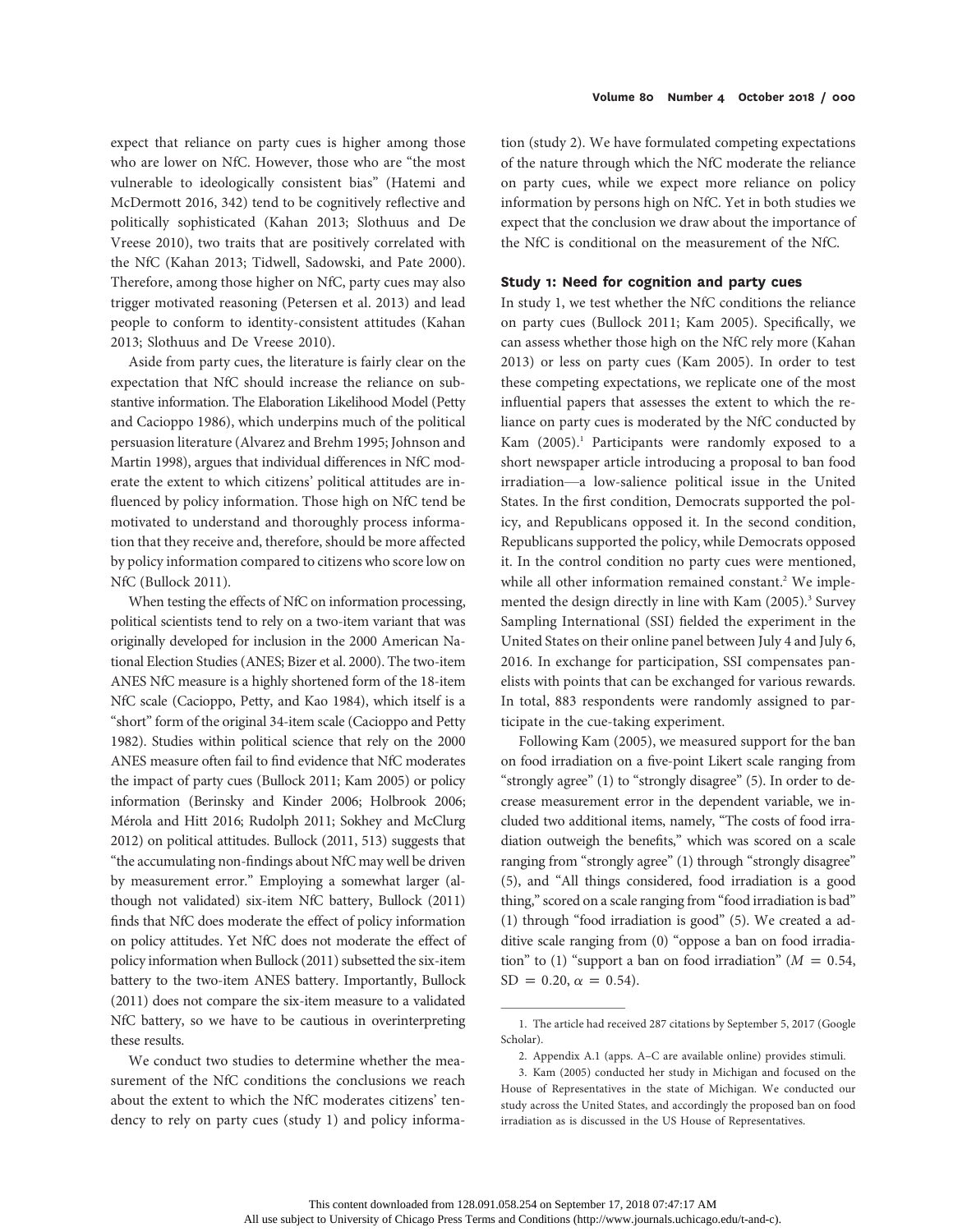The NfC was measured with the 18-item battery (Cacioppo et al. 1984) using items such as "I prefer complex to simple problems," which respondents answered on a Likerttype scale from "extremely characteristic" (1) to "extremely uncharacteristic" (5). We compute the average score of the measures (on the original five-point scale) and then, for the sake of comparability, rescale results to lie between 0 and 1 by subtracting the minimum score (1) and then dividing by the maximum minus the minimum (6). The 18-item NfC battery can be subsetted to the two-item measure that is included in the ANES 2000 (Bizer et al. 2000) as well as the six-item battery employed by Bullock (2011). These NfC batteries—as well as other personality inventories in this article—were rescaled to range from 0 to 1 like we did with the 18-item battery. Appendix A.2 provides descriptive statistics and psychometric properties of the scales. Randomization checks indicated that NfC as well as a set of observed background characteristics were balanced across the treatments (app. A.3).

Treatment status was indicated by a set of dummy variables indicating whether the participants read that the party they identify with proposed to ban food irradiation (inparty cue) or opposed the ban (out-party cue). A control condition omitted mention of the party label (no party cue).

While this study replicates the main effect findings of Kam (2005) that citizens rely on party cues (app. A.4), we are interested in the question whether the NfC moderates the reliance on the party cues. To investigate when the reliance on party cues is moderated by the NfC, we estimated three ordinary least squares (OLS) regression models. We set the out-party cue as the reference category and interacted the NfC with the in-party cue and no party cue. Figure 1 presents the results of the regression models and plots the marginal effect of the in-party cue on support for banning food irradiation over the range of the NfC. Note that here and throughout the manuscript we report unstandardized coefficients; standardized coefficients appear in the appendix.

In line with Kam (2005), we find that when using the two-item ANES measure (fig. 1, left-hand column), the NfC does not moderate the effect of the party cue on the policy



Figure 1. Study 1: need for cognition and party cues. Marginal effects of the in-party cue compared to the out-party cue on support for food irradiation, with 95% confidence intervals (see app. A.5 for tables with results).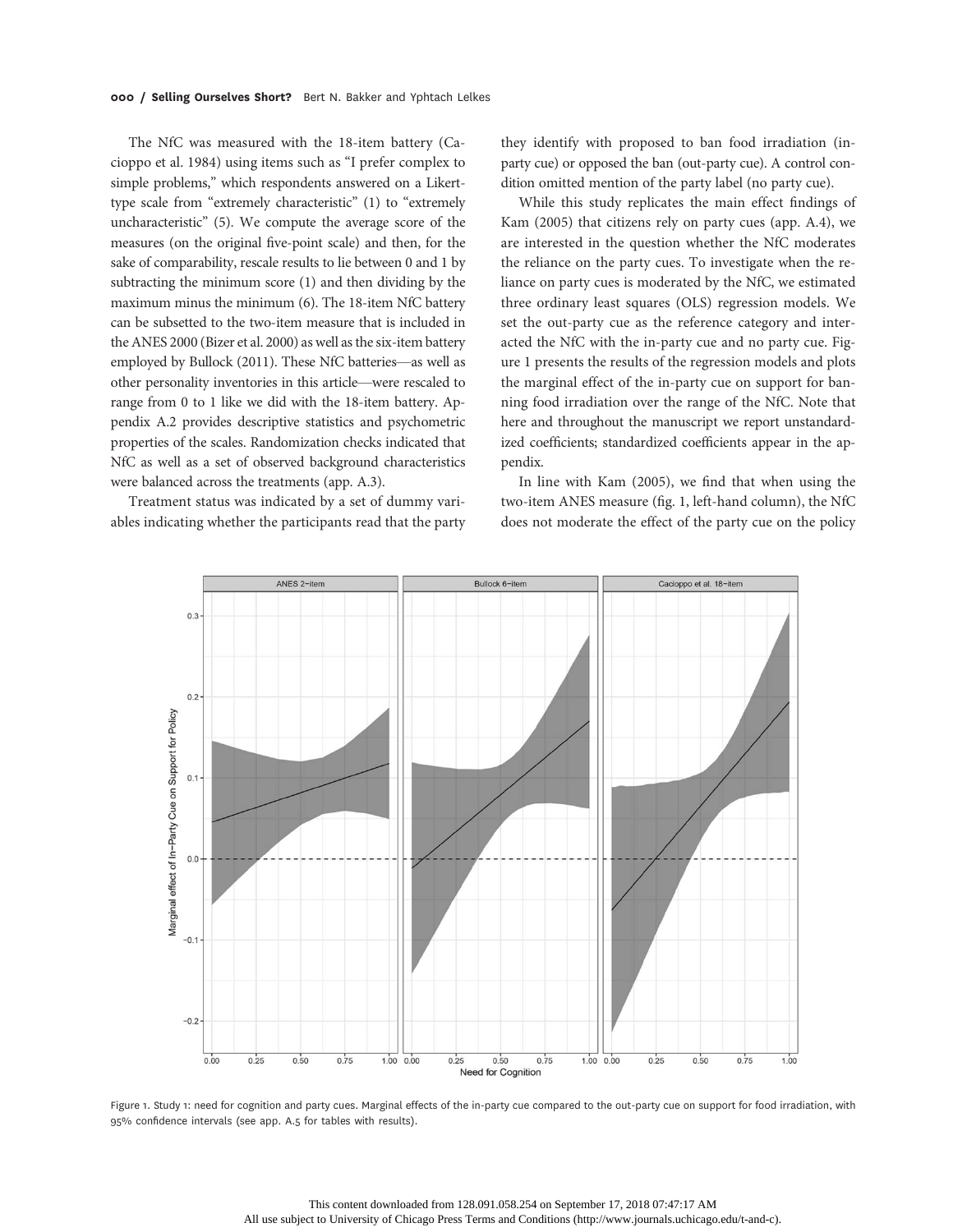

Figure 2. Study 1: Relationship between interaction effect size and the number of items used to create need for cognition (NfC). Coefficient of the interaction effect between NfC and the policy cues and each possible combination of the NfC. Distribution of the point estimates of these measures sorted by the number of items used to generate the NfC.

attitude ( $b = 0.07$ , SE = 0.08). NfC does moderate the reliance on party cues when we use an 18-item NfC measure (fig. 1, right-hand column;  $b = 0.26^*$ , SE = 0.13). In line with motivated reasoning, we find that citizens that score high on the NfC rely more on the in-party cue compared to the outparty cue (Kahan 2013; Slothuus and De Vreese 2010). The six-item measure does not significantly moderate the reliance on party cues ( $b = 0.18$ , SE = 0.12). However, the effect is more than twice as large when using the two-item measure. The results do not change once we run structural equation models (app. A.6), rely on the single-item dependent variable as employed by Kam (2005; app. A.7), or employ the slightly different operationalization of the treatment indicators found in appendix A.8.

Our results might be due to the idiosyncrasies of the twoitem ANES measure. Perhaps another brief NfC inventory would result in estimates more consistent with a larger NfC battery. To estimate whether the effect size is a function of the particular items or the number of items included in the battery, we turn to a second analysis. Using the 18 items, we generated all possible combinations for scales of different lengths. This resulted, for instance, in 153 two-item measures, 816 threeitem measures, 3,060 four-item measures, 8,586 five-item measures, 18,564 six-item measures, and so on. For each of these 262,143 instantiations of NfC, we then calculated the interac-

tion effects between receiving the in-party cue or out-party cue and NfC. Figure 2 plots the distribution of the point estimates of these measures sorted by the number of items used to generate the trait. The x-axis indicates the number of items used to make a particular trait. The median point estimate is plotted as the thick horizontal in each box plot. The results show that a randomly generated two-item scale yields estimates of an interaction effect that is roughly 2.5 times smaller compared to the 18-item scale. The median point estimate of randomly chosen scales does not increase linearly with the number of items in a scale, however. The median point estimate of a randomly chosen four-item scale is three-fourths the size of the 18-item scale, by nine items, the median coefficient estimate that is roughly 90% of the 18-item NfC estimate. Study 1 shows that the ANES measure seems to yield estimates that are smaller than roughly 70% of any other two-item measure.

Could short measures be saved if we just more carefully construct them? For low-bandwidth scales, one suggestion is to make sure that the Cronbach's alpha is at least "satisfactory" (greater than .7).<sup>4</sup> We show, that Cronbach's alpha increases with the number of items, as expected, but

<sup>4.</sup> Bullock (2011, 503), for instance, suggested that the low Cronbach's alpha of the two-item ANES measure explains the poor performance of the short battery.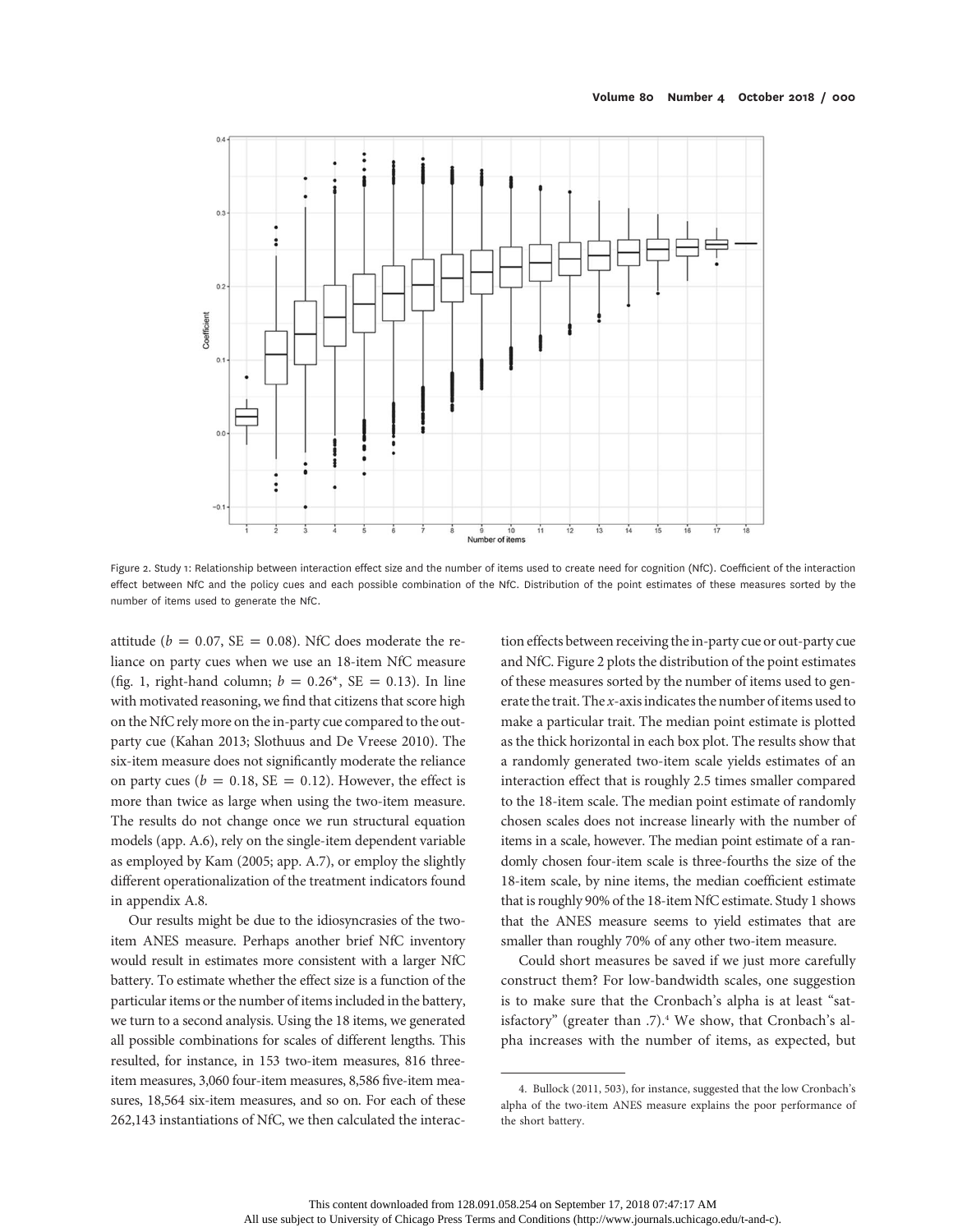when we compare scales that contain the same number of items, there is no association between the Cronbach's alpha of a scale and the extent to which estimates are closer to the 18-item NfC measure (app. A.9).

Another common practice when forming a short measure is to select items that load higher in a confirmatory factor analysis. This was the method used to develop the two-item NfC ANES measure (Bizer et al. 2000). Yet we find no association between the extent to which items load high on a brief NfC measure and closeness to the estimate of the 18-item measure (app. A.10). This suggests that relying solely on Cronbach's alpha or high factor item loadings does not result in brief measures of personality with a high criterion validity. Instead, study 1 suggests that decreasing measurement error by increasing the number of items is the best strategy.

## Study 2: Need for cognition and policy information

In study 2, we test whether NfC moderates the effect of policy cues on policy attitudes. The survey experiment designed by a separate team (Coffé 2013)—was a 2 (policy cue: center-right vs. radical-right message)  $\times$  2 (ideological cue: no ideological cue vs. ideological cue)  $\times$  2 (sex: male vs. female politician)  $\times$  2 (speech: aggressive vs. nuanced manner of speech) experimental design. Participants were randomly assigned to be shown a center-right message or radicalright message on a professionally edited campaign video. For instance, discussing the issue of immigration, the center-right message was, "We believe that the influx of underprivileged, lowly educated immigrants must stop. Instead, we should open our doors only to higher educated, promising immigrants," while the radical-right message was, "We demand a complete cessation of immigration of people from Islamic countries."<sup>5</sup> Each treatment lasted approximately two minutes. Our interest lies in the extent to which participants rely on policy information (center-right vs. radical-right message).

The experiment was run on the Longitudinal Internet Studies for the Social Sciences (LISS) panel, a true probability sample of Dutch households drawn from the official population registry (Scherpenzeel and Das 2010) and administered by CentERdata (Tilburg University). LISS panel members fill out one survey each month and get reimbursed €15 per hour. We used three waves of the LISS panel. Between October 1 and October 30, 2012, 6,434 LISS panel members were invited to participate in a survey that contained a cuetaking experiment, and 5,179 panel members completed the survey (80.5% response rate). In total 455 (i.e., 8.77%) participants indicated that they could not hear or could not see

the videos in the experiment. These participants were excluded from further analyses.<sup>6</sup>

The dependent variable measured the extent to which citizens agree with the party position, namely, "How much do you agree with the party position on migration by the candidate?" which was scored on scale ranging from "completely disagree" (1) through "completely agree" (5). We recoded the scale to range from 0 (completely disagree) to 1 (completely agree).

NfC was measured as part of the Personality and Values module of the LISS panel that is fielded to LISS panel members in May of each year; to increase our sample size, we include NfC from May 2011 (74% response rate) and May 2012 (79.3% response rate). By merging these waves, we had a measure of the NfC for almost all participants  $(N = 4, 544)$ . The 18-item NfC battery can be subsetted to the ANES two-item measure (Bizer et al. 2000) as well as the six-item battery employed by Bullock (2011). Appendix B.2 provides the item wording of the NfC, descriptive statistics, and psychometric properties of the three NfC measures. Randomization checks indicate that the three NfC batteries are randomly distributed across the different treatments (app. B.3).

Figure 3 presents the results of the regression models and plots the marginal effect of the radical-right message on support for the proposed migration policy over the range of the NfC. We control for the other conditions in the experiment and the interaction between the NfC and these conditions. Using the two-item ANES measure, we find that NfC moderates the effect of the policy cue on policy attitudes  $(b = -0.08, SE = 0.04)$ . That is, the agreement with the radical-right policy decreases compared to the right-wing policy as NfC goes up (see left-hand panel of fig. 3). However, when running a similar model using the 18-item NfC battery, a significant interaction effect that is more than twice the size of the ANES-based estimate of the interaction effect emerges ( $b = -0.17$ , SE = 0.06). Specifically, the difference in the agreement between the right-wing and radicalright messages increases as NfC goes up (see right-hand panel of fig. 3). Subsetting our 18-item measure to the six-item measure employed by Bullock (2011) yields a result that is slightly stronger than the two-item measure ( $b = -0.12$ ,  $SE = 0.05$ , as can be seen in the middle panel of figure 3. The results for the six-item and 18-item NfC do not change once we directly account for measurement error (app. B.5). When we analyze the effect among liberals and conservatives sepa-

<sup>5.</sup> Appendix B.1 provides complete treatments.

<sup>6.</sup> The tendency to not be able to hear or see the treatment is randomly distributed across the conditions (app. B.3).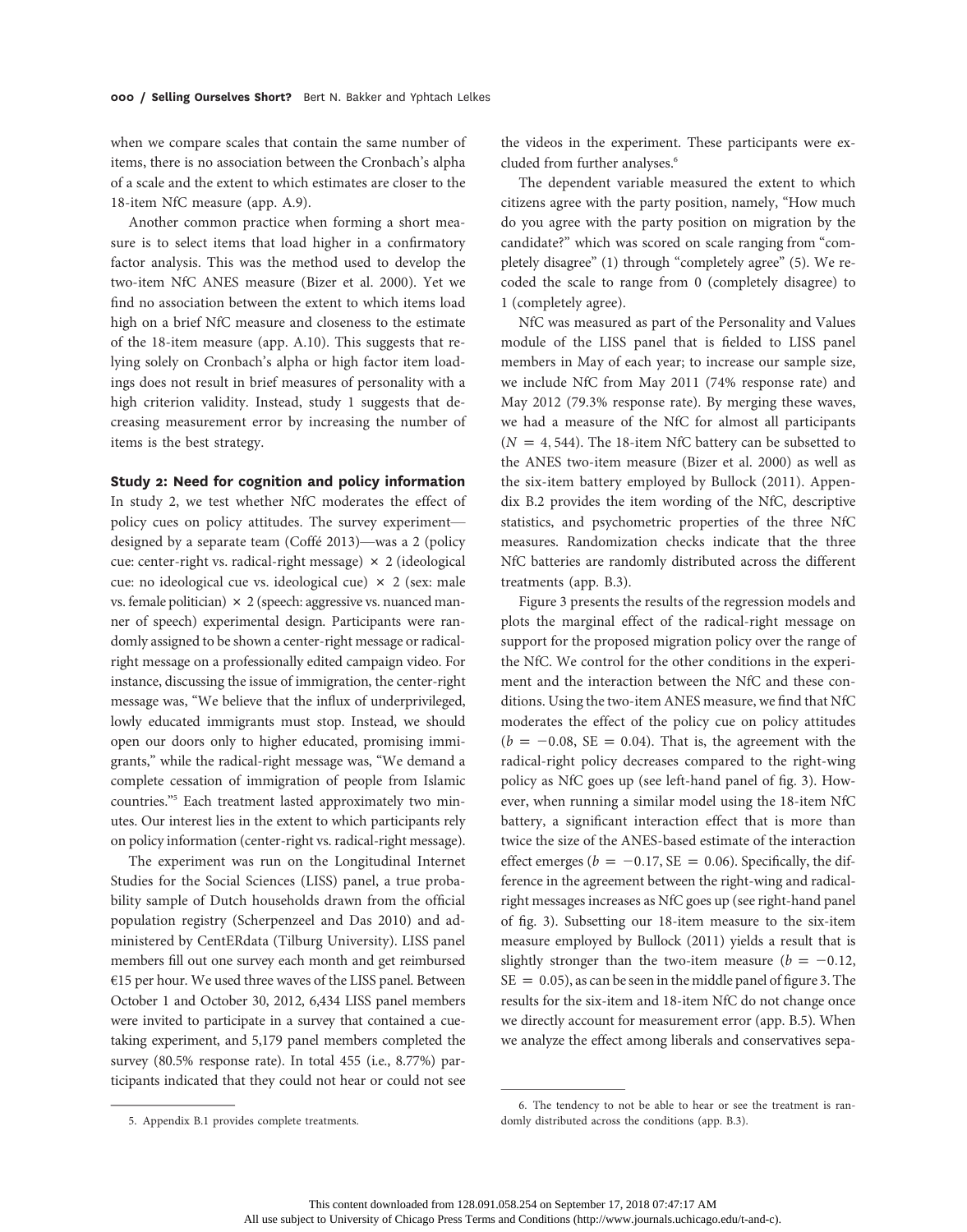

Figure 3. Need for cognition and policy information. Marginal effects of the radical-right message compared to the right-wing message, with 95% confidence intervals (app. B.4 provides tables with results).

rately, the NfC  $\times$  message interaction is never significant among liberals, but among conservatives, the results are similar to those reported in figure 3 (app. B.6). This is not surprising given that the message was either center-right (and appealing to conservatives) or far-right.

Next, we estimate whether the effect size is a function of the particular items or the number of items included in the battery (fig. 4). As in study 1, these results clearly show the impact of scale length on the size of the effect. A one-item scale yields estimates of an interaction effect that is roughly a third of the 18-item scale. The median point estimate of randomly chosen scales does not increase linearly with the number of scales, however. The median point estimate of a randomly chosen four-item scale is three-fourths the size of the 18-item scale, by 9 items, the median coefficient estimate that is roughly 90% of the 18-item NfC estimate. The ANES measure seems to yield estimates that are smaller than roughly 70% of any other two-item measure, indicating that the ANES measure is a particularly poor alternative to the full NfC measure.

As in study 1, we find that high Cronbach's alpha (app. B.7) or factor loadings (app. B.8) do not lead to measures of personality with a high criterion validity. Instead, study 2 reaffirms that decreasing measurement error by increasing the number of items in a battery is the best strategy.

The NfC is a low-bandwidth measure, and therefore differences in the criterion validity between the three NfC measures are most likely due to regression dilution, and our errors were of magnitude (i.e., type M; Gelman and Carlin 2014). Some personality traits—such as the Big Five traits—are much more complex and have a high bandwidth. What are the consequences of using short measures for these constructs?

# SHORT MEASURES WITH HIGH BANDWIDTH: THE CASE OF THE ASSOCIATION BETWEEN PERSONALITY AND POLITICAL IDEOLOGY

Traditionally, the Big Five traits—openness, conscientiousness, extraversion, agreeableness, and neuroticism—are highbandwidth constructs that were assessed with up to 240 item scales using convenience samples of university students. How-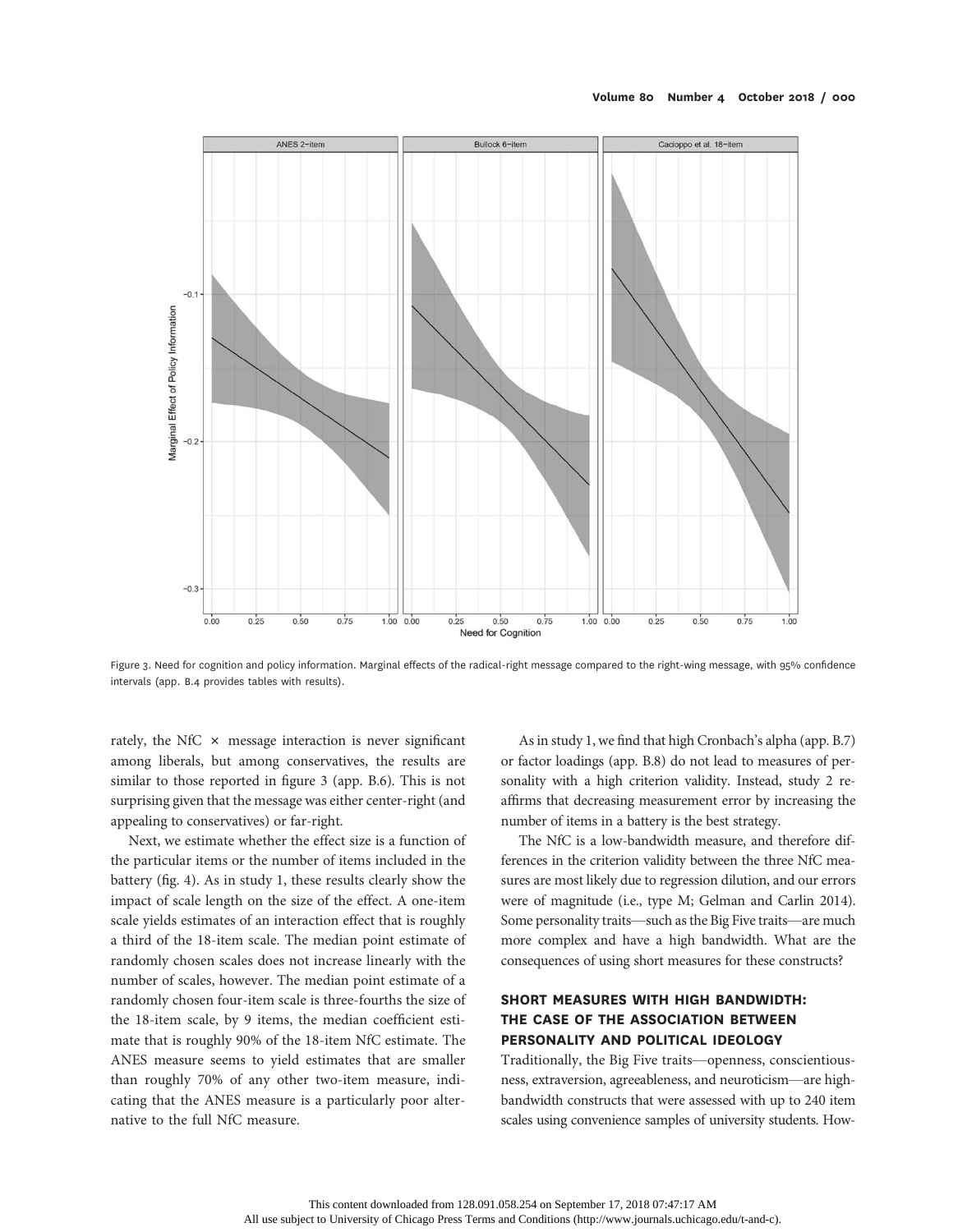#### 000 / Selling Ourselves Short? Bert N. Bakker and Yphtach Lelkes



Figure 4. Need for cognition (NfC) and policy information. Coefficient of the interaction effect between NfC and the policy information and each possible combination of the NfC. Distribution of the point estimates of these measures sorted by the number of items used to generate the NfC.

ever, more and more political scientists rely on short measures of the Big Five personality traits. Ten-item personality inventories such as the BFI and TIPI are now included in the General Social Survey, the International Social Survey Programme, World Values Survey, the Cooperative Congressional Election Study, the ANES, the AmericasBarometer, and the British National Election Studies. The items for a short measure of each Big Five trait are selected so that the short measure reflects the breadth of the original dimension. Accordingly, the interitem correlation is low (Gosling et al. 2003). Moreover, it is difficult to capture all aspects of a highbandwidth trait using only two items per trait. Necessarily, some aspects of a trait will be underrepresented in a short measure, which limits the content validity of the trait (Credé et al. 2012; Smith et al. 2000).

The burgeoning literature on the association between personality and political ideology (e.g., Gerber et al. 2010; Mondak and Halperin 2008) could be particularly prone to the detrimental consequences of using brief measures. Gerber, Huber, Doherty, and Dowling (2011) indicated that correlations between political ideology and the traits neuroticism, agreeableness, and extraversion were consistently larger when measured with the TIPI compared to the 44-item BFI, while the results for openness and conscientiousness

varied to a lesser degree based on the measure.<sup>7</sup> Although Gerber et al. ultimately contend that differences between the TIPI and BFI were minor, they also conclude that"researchers should be sensitive to the consequences of using different personality batteries for predicting political outcomes" (280).<sup>8</sup>

In order to generate a more complete comparison of Big Five measurements and outcomes, we surveyed the published literature (overview in app. C.1). These studies have yielded fairly consistent results when it comes to direction and statistical significance (although not strength) for the negative association between openness and conservatism as well as the positive association between conscientiousness and conservatism (app. C.1, table C1). Yet our literature review shows that—with the exception of the consistent negative association between openness and cultural conservatism (app. C.1, table C2)—there is a heterogeneous pattern of associations between the Big Five traits and cultural

<sup>7.</sup> Overestimation—just like underestimation—can occur when relying on brief measures of personality (Credé et al. 2012).

<sup>8.</sup> Mondak et al. (2010, app. A) partly address the issue by creating 10 possible two-item measures out of the five-item measure of each trait. Yet it is not possible to assess whether their results comport with underestimation or overestimation of the association because they group both underestimation and overestimation in one category.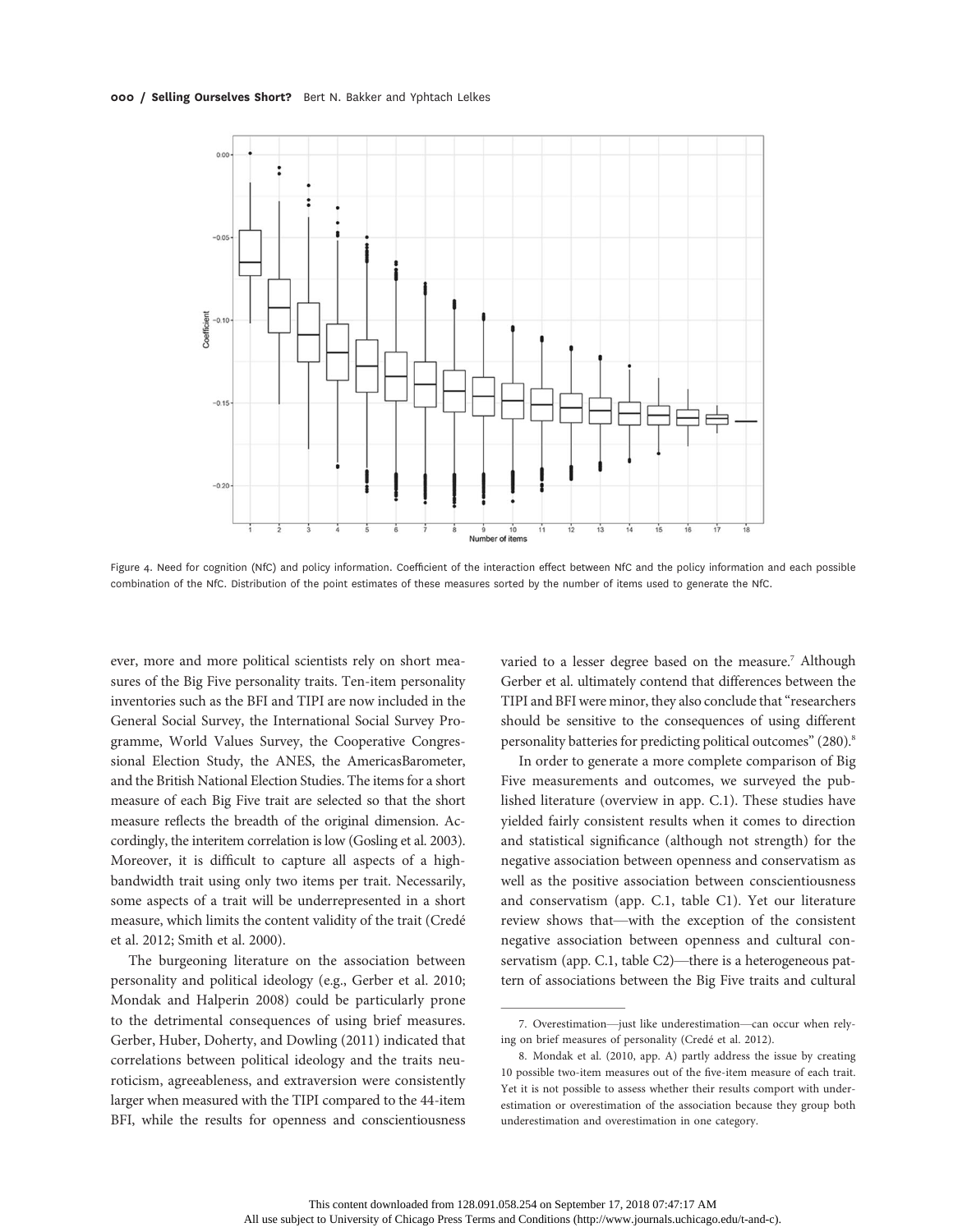conservatism whereby some studies find an association between the Big Five traits and others do not. Likewise, for economic ideology, more than half the studies for each trait point to an association with economic ideology, while between 30% and 50% of the studies failed to find an association (app. C.1, table C3). With the exception of openness, all traits have, to different degrees, been regarded as irrelevant for political ideology. Importantly, in the published literature, studies that relied on brief measures—as well as convenience samples—are overrepresented in the studies that report no associations between traits and ideology.

## Study 3: Big Five traits and political ideology

Like in study 2, we rely on the Dutch LISS panel. In December 2012, a random subset of the LISS panelists ( $N = 2,479$ ) was invited to participate in the Dutch module of the 2012 World Values Survey (WVS).<sup>9</sup> The response rate of the WVS was 76.6% ( $N = 1,901$ ), and the completion rate was 76.0%  $(N = 1, 884)$ .

We combine the WVS with the Personality and Values module of the LISS panel that is fielded to LISS panel members in May of each year and contains a measure of the Big Five personality traits. To increase our sample size, we include the Big Five data from May 2011 (76.4% response rate) and May 2012 (79.6% response rate).<sup>10</sup> Our sample was restricted to those participants who completed the WVS and had at least once completed a personality inventory in 2011 or 2012; this results in a data set with 1,419 respondents.

Personality was assessed using two different batteries the 10-item BFI (Rammstedt and John 2007) and the 50-item IPIP (Goldberg et al. 2006). When measuring Big Five traits, there are roughly two traditions: inventories that consist of a series of questions on which respondents rate themselves and inventories that consist of a set of adjectives on which respondents rate themselves. The IPIP is part of the questionbased approach, while BFI is an adjective-based approach. However, the IPIP and BFI show good convergent validity (Donnellan et al. 2006). A unique aspect of the 50-item IPIP is that it possible to derive a validated and reliable 20-item instrument, the Mini-IPIP (Donnellan et al. 2006).

The BFI and IPIP were assessed among panel members in different waves. The BFI was administered as part of the WVS 2012. Participants completed the 50-item IPIP in the Politics and Values waves in May 2011 and May 2012. The items of both inventories were translated into Dutch by professional translators, using the translation-back-translation

method, while the principle investigators of the panel resolved inconsistencies in the translations. The BFI was measured at the same time as the criterion measures, while the IPIP was measured before the criterion measures. Since personality traits are relatively stable over shorter time periods (Gerber et al. 2013)—and are stably associated with political attitudes over time (Bloeser et al. 2015)—the lag between the waves should not affect the nature of the associations reported here. Moreover, the strength of the associations between personality and the criterion measures should be biased in favor of the BFI compared to the measures collected earlier. We created additive scales of each of the Big Five traits.<sup>11</sup>

We compared the relationships between the personality traits, on the one hand, and different dimensions of political ideology, on the other, as these interrelationships are among the primary focus of the personality-politics research. Specifically, we focus on a unidimensional operationalization of ideology (Mondak and Halperin 2008) as well as cultural and economic ideology (Bakker 2016; Feldman and Huddy 2014; Gerber et al. 2010). Unidimensional ideology was part of the WVS 2012 and measured by asking panelists to rate themselves on a scale from left (0) to right (10). We recoded the ideology dimension to range from the most liberal (0; left) to most conservative (1; right) observation ( $M = 0.51$ , SD = 0:23).

Cultural and economic ideology were measured using a total of nine items that were part of the WVS 2012.12 Cultural ideology was measured using six items: "I find it shocking if two men kiss in public," "Gay men and lesbian women should be free to live their life as they wish," and "I find it shocking when a man and a woman kiss in public," all scored on a five-point Likert scale ranging from "strongly disagree" (1) through "strongly agree" (5); abortion "can always be justified" (1) through "never be justified" (10); "Where would you place yourself on a scale from 1 to 5, where 1 means that euthanasia should be forbidden and 5 means that euthanasia should be permitted"; "There are too many people of foreign descent in the Netherlands," scored on a scale ranging from "fully disagree" (1) to "fully agree" (5).

Economic ideology was measured using three items: "Incomes should be made more equal" (1) through "Individual effort should be rewarded" (10); "Government should take more responsibility to ensure that everyone is provided for" (1) through "People should take more responsibility to pro-

<sup>9.</sup> Data collection ran from December 3 to 31, 2012.

<sup>10.</sup> Data collection ran from May 2 to June 29, 2011, and from May 7 to June 26, 2012.

<sup>11.</sup> See app. C.2 for item wording and app. C.3 for the psychometric characteristics of the different personality batteries.

<sup>12.</sup> Three items were included from the Politics and Values wave, which was completed by LISS panelists at the same time as the WVS (i.e., December 2012).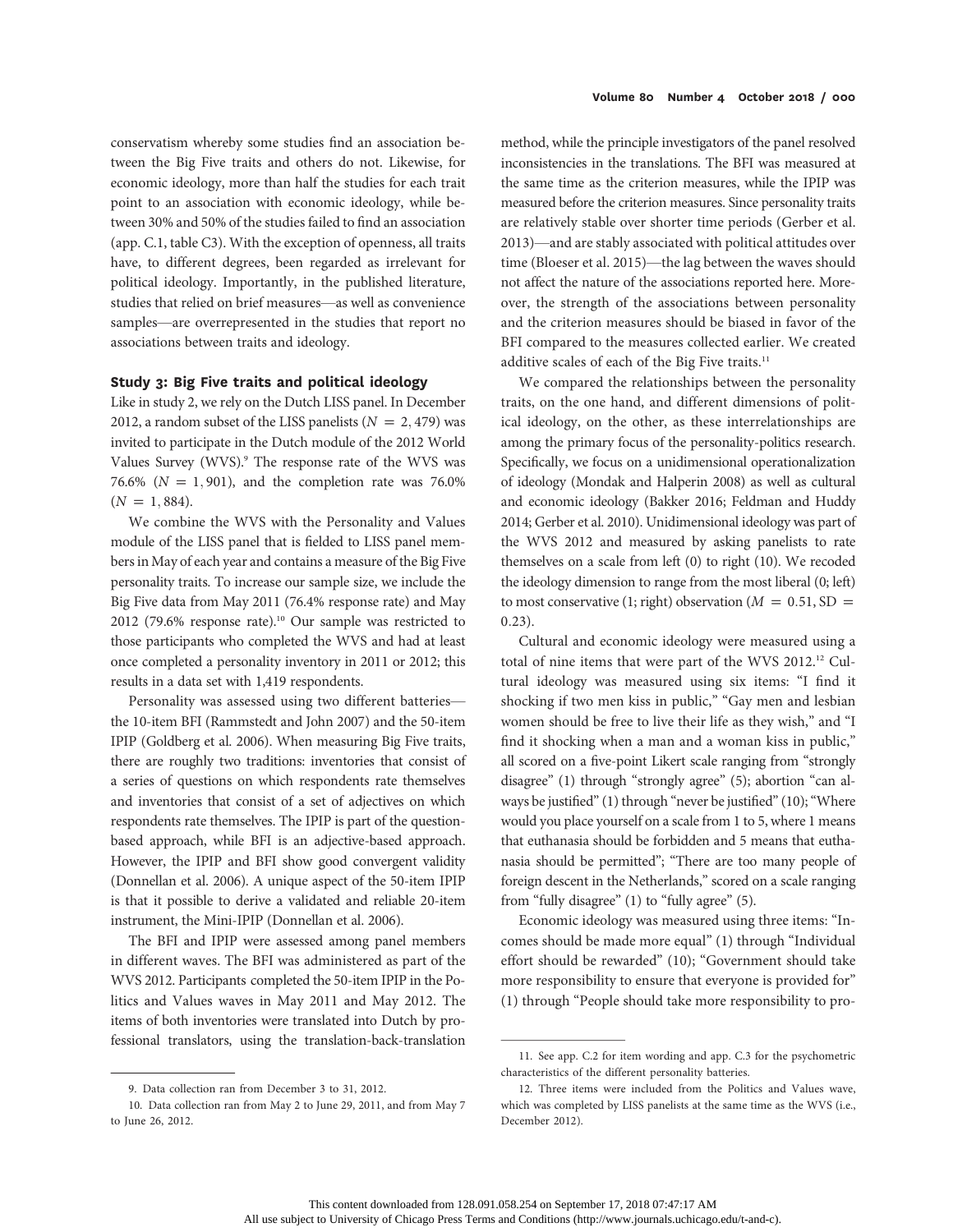vide for themselves" (10); "Where would you place yourself on a scale from 1 to 5, where 1 means that differences in income should increase and 5 means that these should decrease?"

A confirmatory factor analysis demonstrated that the nine items fit within a two-dimensional factor structure whereby the items load high on the hypothesized ideology dimension (app. C.4). The internal consistency of the cultural ideology dimension ( $\alpha = 0.70$ ) and economic ideology ( $\alpha = 0.75$ ) were acceptable. We created a scale ranging from the most liberal (0) through the most conservative (1) cultural ideology ( $M = 0.33$ , SD = 0.16) and a scale ranging from the most liberal (0) through the most conservative (1) economic ideology ( $M = 0.45$ , SD = 0.20).

The three ideology dimensions are conceptually distinct. The correlation between unidimensional ideology and cultural ideology was fairly weak ( $r = 0.29$ ), while the correlation between unidimensional ideology and economic ideology was modestly strong ( $r = 0.54$ ). Cultural and economic ideology were weakly associated with each other ( $r = 0.10$ ; see also Bakker 2016; Feldman and Johnston 2014).

For each personality battery, we regressed—using OLS regression models—the criterion measures on each trait as well as sex, age, education, and income (see app. C.5 for the descriptive statistics). To make the results easily comparable, we plot the unstandardized regression coefficients and 95% confidence intervals in one figure with a row for each trait and a column for the associations between each ideology dimension and the BFI, Mini-IPIP, and IPIP. We discuss the results for the three ideology measures on a trait-bytrait basis.13 The results discussed here do not change if we do not control for education and income (app. C.8) or if we run structural equation models (app. C.9).

Higher levels of openness were negatively correlated with conservatism (fig. 5, col. 1) and cultural conservatism (col. 2). However, a study using the BFI would conclude that there is a small negative association between economic ideology and openness, while a study using the IPIP would conclude that there is no association between economic ideology and openness (fig. 5, row 1, col. 3).

There is a consistent positive association between conscientiousness (fig. 5, row 2) and the unidimensional measure of conservatism (row 2, col. 1) and cultural conservatism (row 2, col. 2). However, the association between conscientiousness and these ideology dimensions was 1.5– 2 times larger when measured using the IPIP compared to the BFI, which suggests an underestimation of the effect of

conscientiousness. Finally, measurement of conscientiousness conditions the conclusion we reach about the relationship between conscientiousness and economic conservatism (fig. 5, row 2, cols. 2 and 3). We would likely conclude that there was no relationship between conscientiousness and the economic ideology dimensions because the 95% confidence interval of the BFI contains zero. Using the more elaborate IPIP and Mini-IPIP, conscientiousness and economic conservatism are positive and significantly correlated. Thus, scholars using the BFI underestimate the size of the association between conscientiousness and ideology and might even conclude that there is no association between conscientiousness and economic ideology.

The results for neuroticism show that the trait is consistently correlated with the ideology dimensions (fig. 5, row 3). There is no association between neuroticism and a unidimensional measure of ideology, while neuroticism is positively correlated with cultural conservatism and negatively correlated with economic conservatism. Our results suggest that the measurement of neuroticism does not condition the conclusions we reach about the association between this trait and various ideology dimensions.

Measurement conditions the substantive conclusions we draw about the association between agreeableness and the dimensions of ideology (fig. 5, row 4). The negative association between agreeableness and conservatism (row 4, col. 1) is two times as large using the IPIP compared to the BFI, while the Mini-IPIP estimate is roughly 50% larger compared to the BFI although not statistical significant different.

The BFI estimate of the relationship between agreeableness and cultural conservatism was not significant. Yet this seems to be a type M error; the relationship between agreeableness and cultural conservatism is three times larger compared to the IPIP. Finally, if we employ the BFI in the study of economic ideology, we would likely conclude that there is a weak negative association with economic conservatism. The negative association between agreeableness and economic conservatism is roughly three times as large and significant when we use the IPIP. The agreeableness results indicate that there is a severe risk of a type M error when using a brief measure of the trait.

Extraversion yielded striking results with both type M and type S errors occurring. Type M errors are found for the relationship between extraversion and an unidimensional measure of ideology as well as cultural ideology. Using the BFI, the association between extraversion and unidimensional ideology was negative and not different from zero. The IPIP—as well as the Mini-IPIP—estimate was positive and 13. Standardized regression coefficients are reported in app. C.7. much larger and statistically significantly stronger compared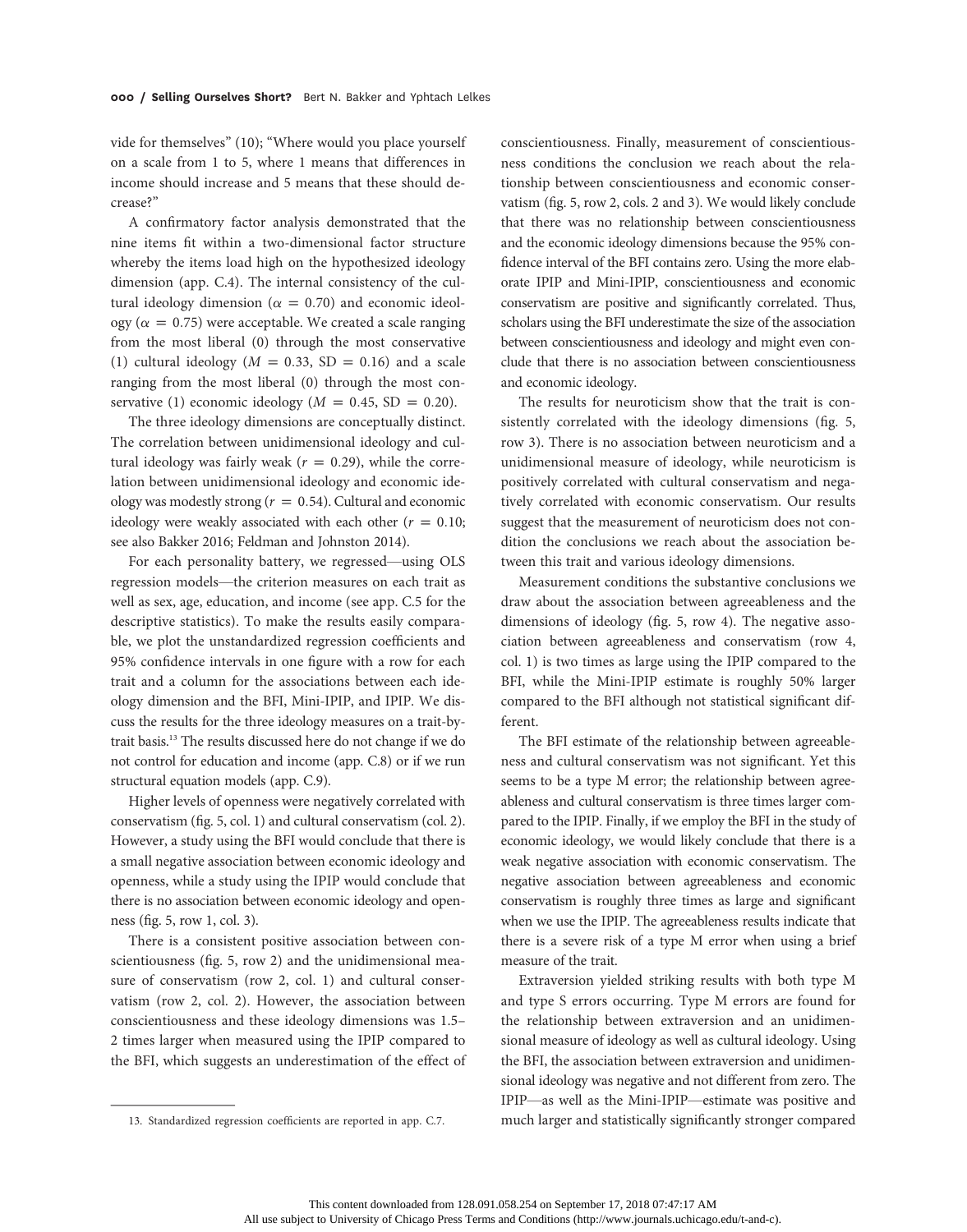

Figure 5. Personality and politics: BFI, Mini-IPIP, and IPIP results. Unstandardized ordinary least squares estimates with 95% confidence intervals (see app. C.6 for tables with results).

to the BFI estimate. Similarly, those using the BFI would conclude that the relationship between cultural ideology and extraversion was negative and not significant, and those using the IPIP would probably argue that there is no relationship between the two constructs. Finally, a type S error is found for the relationship between extraversion and cultural ideology. Those using the BFI would find a negative but not different from zero relationship between extraversion and economic ideology. Those using either the Mini-IPIP or the IPIP would find a much larger significantly positive one.

Would another brief personality inventory, perhaps, result in estimates more consistent with larger personality batteries? Unfortunately, our study does not contain alternative brief measures. We can, however, following the same logic employed in studies 1 and 2, generate 10 one-item measures, 45 different two-item measures, 120 three-item measures, 210 four-item measures, 252 five-item measures, 210 six-item measures, 120 seven-item measures, 45 eightitem measures, and 10 nine-item measures. We calculated the associations between our measures of ideology and each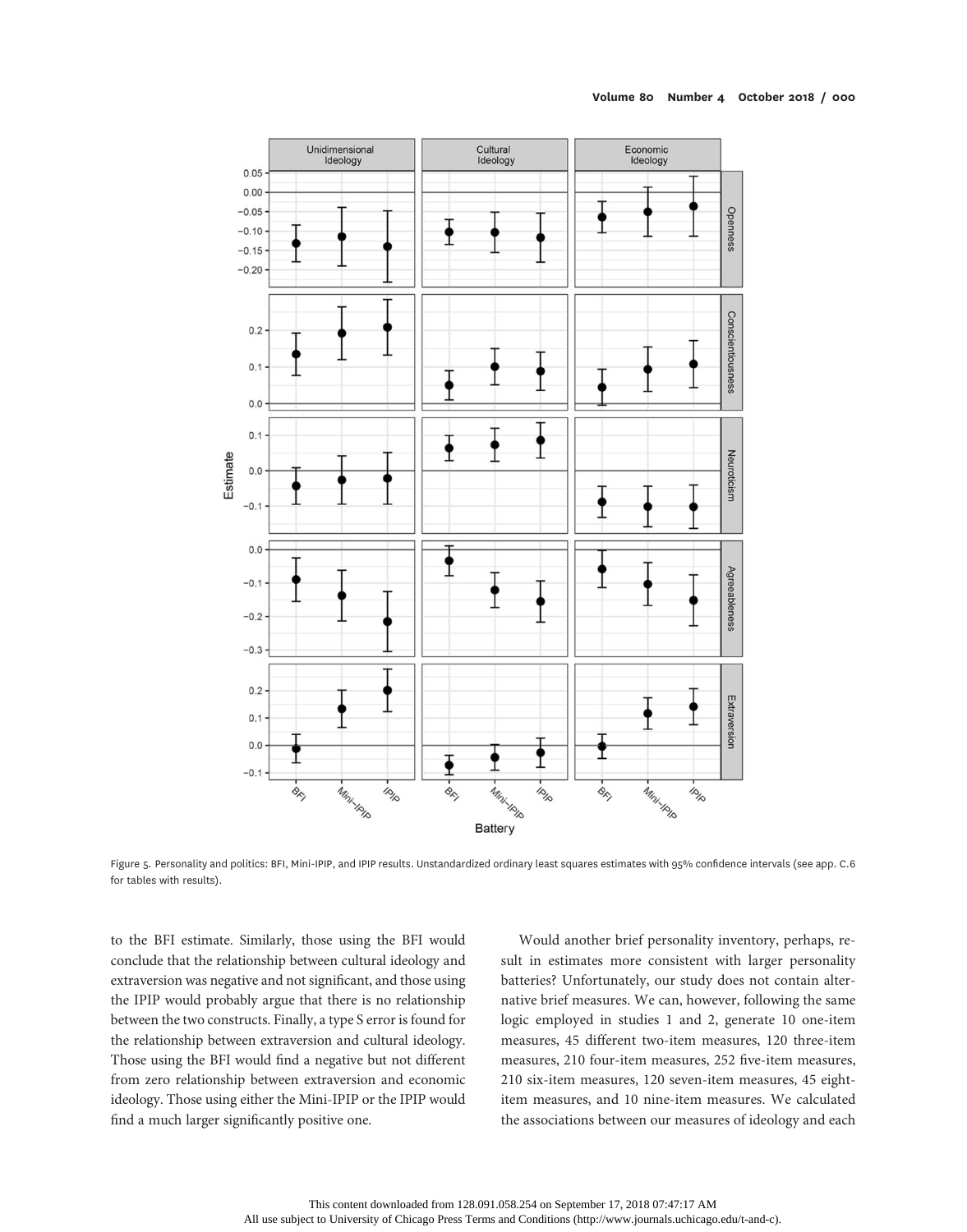

Figure 6. Study 3: relationship between personality and political ideology based on the number of items used to create each Big Five trait. Associations between our measures of ideology and each possible combination of each trait. Distribution of the point estimates of these measures sorted by the number of items used to generate the trait.

of these 1,022 possible combinations of the trait, controlling for the 10-item measures of the other four traits.<sup>14</sup> Figure 6 plots the distribution of the point estimates of these measures sorted by the number of items used to generate the trait. These results clearly illustrate that decreasing the number of items—regardless of the items chosen—generally attenuates the relationship between a trait and the ideology dimensions.

Finally, in line with studies 1 and 2, we show that selecting items of a scale using Cronbach's alpha (app. C.10) or factor loadings (app. C.11) does not lead to better estimates.

<sup>14.</sup> We control for the covariates as well as 10-item measures of the other four traits because this yields the most conservative test given that we reduce measurement error. It becomes logistically difficult to estimate all possible covariate combinations with all possible criterion combinations, as it produces over  $1.1 \times 10^{15}$  parameters.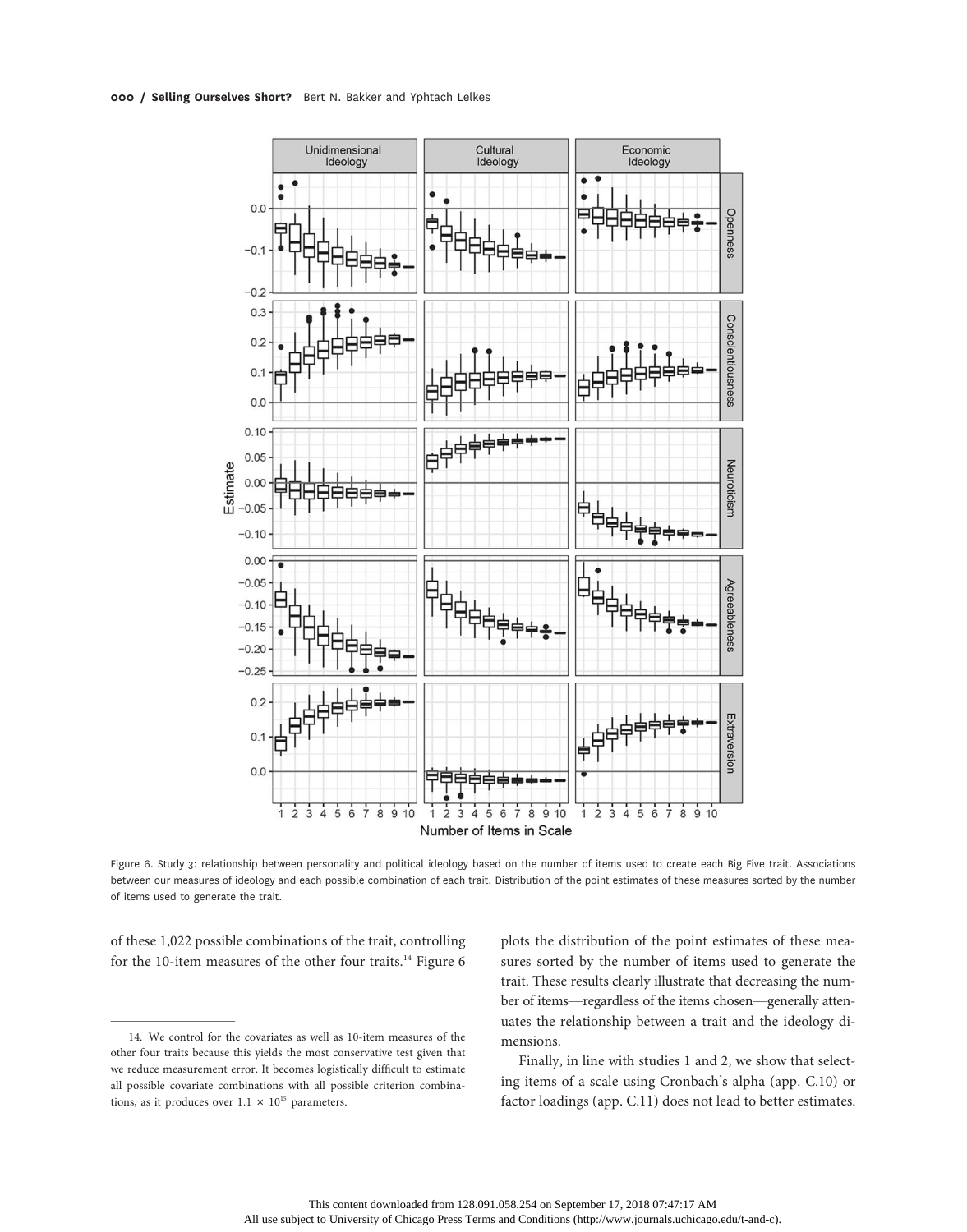## **DISCUSSION**

The current "replication crisis" has raised serious questions about the validity of social science findings. Political scientists may feel shielded because sample sizes tend to be much larger and more representative than those in psychology, particularly when we use large-N surveys like the ANES, Cooperative Congressional Election Studies, or the WVS. However, as a trade-off for large sample sizes, political scientists rely on very short measures of various constructs. As we have demonstrated, this trade-off often leads to different conclusions than if our constructs of interest were longer (see also Achen 1975; Ansolabehere et al. 2008).

The general consensus in political science is that NfC does not moderate a person's reliance on cues—a consensus that runs counter to the Elaboration Likelihood Model (Petty and Cacioppo 1986). This work overwhelmingly relies on the two-item ANES measure, but when longer measures are used, we have shown in study 2 that those with higher levels of NfC are more likely to rely on policy information. Additionally, our first study indicates that those who exhibit higher levels of NfC are also more likely to rely on party cues, a finding that runs counter to the Elaboration Likelihood Model and Kam's (2005) expectations but that is consistent with theories of motivated reasoning (Kahan 2013; Slothuus and De Vreese 2010).

Turning to the Big Five and ideology literature, we have shown that—with the exception of neuroticism—the association between personality and political dimensions is highly conditional on the measurement of personality. We found that the 50-item IPIP yields associations with ideology that are twice as strong as the associations produced by the BFI. In a few instances, the BFI yields estimates of the opposite sign to those of the 50-item measure, which suggests the possibility of a type S error. Traits that have largely been dismissed as irrelevant for the study of politics and personality—such as extraversion and agreeableness—are as strongly correlated with our outcome measures as those that are focal to the field. Our study thus shows that relying on a larger Big Five battery would yield different conclusions about which traits are correlated with political ideology.

This study is not without its limitations. One could argue that differences in criterion validity between the BFI and the IPIP in study 3 are actually not explained by the length of the battery but by the measurement tradition (i.e., adjectives vs. sentences). However, our randomly generated two-item IPIP measures in figure 6 show the same poor criterion validity as the adjective-based BFI. Yet, in order to rule out this alternative explanation completely, future studies should collect data that contain brief and elaborate

measures that are based on the questionnaire and adjective approach.

Additionally, when asking questions about the criterion validity, studies should ideally use some gold standard, wherein they compare self-reported behavior with an actual behavior such as the study of electoral participation (e.g., Gerber, Huber, Doherty, Dowling, et al. 2011). We do not have an analogous criterion measure here. This implies that we have to be careful in drawing conclusions that the results of the larger batteries results in better estimates. We have reason to believe that the results of the larger batteries lead to estimates closer to the true estimate because of the superior measurement properties. Yet, we have no way of proving this point. More research, using independent samples but equivalent measures, should help us to get one step closer to understanding the size and direction of the association between personality and political ideology. Finally, many studies of personality and politics have been conducted among American subjects, and it is possible that our results may have been influenced by cultural differences because studies 2 and 3 were conducted in the Netherlands. Future research is well advised to replicate and extend these findings in other political contexts such as the United States.

The renewed interest in personality has also sparked interest in a host of other personality inventories that we did not investigate, such as other popular Big Five inventories (i.e., the TIPI; Gosling et al. 2003) or other popular personality inventories like the Need to Evaluate and the Need for Certainty. There is no a priori reason to assume that other brief measures of personality are less prone to the type M—and to some extent type S—errors documented in this study. Yet the conclusions in this study are necessarily limited to the brief measures of personality we employed. We would welcome future research that assesses the consequences of the use of these brief personality measures because it is not possible to generalize our findings to other brief measures of personality without a direct empirical test.

Identifying the particular combination of items that balances validity and scale length is beyond the scope of this article. But we can offer a few suggestions for future research. As discussed by Cronbach and Meehl (1955, 300), "many types of evidence are relevant to construct validity, including content validity, inter-item correlations, inter-test correlations, test-criterion correlations, studies of stability over time, and stability under experimental intervention." Scholars tend to follow Cronbach and Meehl (1955) and assess the interitem correlations (see, e.g., Gerber et al. 2010) and overtime stability of the construct (Gerber et al. 2013). However, more attention should be paid to the criterion validity of a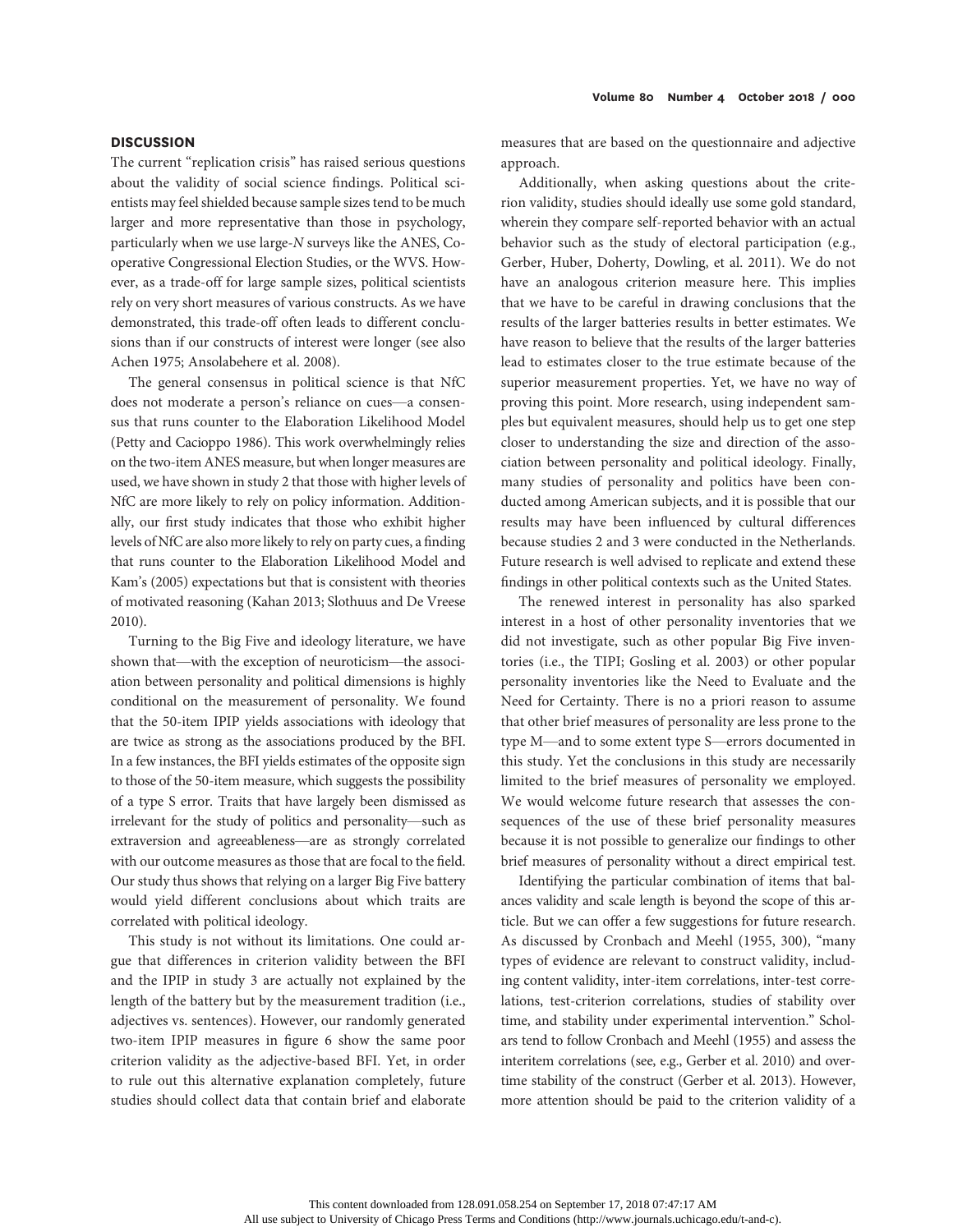construct (for notable exceptions, see Gerber, Huber, Doherty, and Dowling 2011; Kam and Estes 2016).

What is the way forward for the personality and politics literature in political science? Adaptive tests of personality (Montgomery and Cutler 2013)—such as the implementation of the NfC in the 2016 ANES pilot—save considerable space in surveys. However, some respondents will still answer long measures, which is costly, time consuming, and tiring. Another possibility is to randomly assign  $k$  items from the larger pool of  $N$  items. Given that this fulfills the "missing completely at random" assumption, we can then impute missing values so that a scale of length  $N$  is generated for each respondent (Little and Rhemtulla 2013).

Finally, we believe there is still value in using the abbreviated measures that have been implemented on omnibus surveys. The longitudinal and cross-national nature of many of these surveys makes them particularly invaluable. As evidenced by the NfC studies, short measures of lowbandwidth traits seem to accurately gauge the direction of the effect if not the magnitude. Hence, we should be more skeptical of null relationships than non-null relationships from analyses that use these types of measures. One way forward would be to replicate results found using highquality probability samples and brief measures on (less expensive) nonprobability samples with longer measures, thereby ensuring both external validity and internal validity.

Moving forward, we strongly advise against employing the two-item ANES NfC measure to study the reliance on party cues or policy information. Regression dilution seems to seriously affect our results and the conclusions we draw. However, the 18-item NfC measure seems to be overkill. A randomly drawn six-to-eight-item battery performs more or less in line with the 18-item measures. While we have to be careful to generalize on the basis of this study, we strongly advise researchers to devote some more space in their survey for a NfC battery (see, e.g., Arceneaux and Vander Wielen 2017; Bullock 2011). Our results suggest that conventions such as high factor loadings or high Cronbach's alpha should not per se be the yardstick to select the items. Instead, randomly generating a battery of six to eight items would suffice. Yet, we do urge scholars to pretest their NfC battery while paying close attention to the criterion validity of their scale.

Like the NfC, we advise against the use of brief measures of the Big Five personality traits such as the 10-item BFI. Type M and even type S errors seem to dominate these findings. Accordingly, scholars run the risk of disregarding traits as relevant to politics, when they are in fact relevant. Again, a randomly drawn six-to-eight-item battery per trait—or to some extent relying on the four-item Mini-IPIP—seems to function in line with the larger 10-item battery.

We believe the literature on personality and politics has arrived at a turning point and should move beyond the use of extremely abbreviated scales of personality. We therefore welcome the next of generation of personality and politics research.

## ACKNOWLEDGMENTS

Both authors contributed equally to this article. Earlier versions of this manuscript were presented at Tilburg University, the University of Amsterdam, the Midwest Political Science Association Meeting (2015), and the International Society of Political Psychology Meeting (2016). We thank Mark Brandt, John Bullock, Scott Clifford, Donald Green, Cindy Kam, Gerard Saucier, Martijn Schoonvelde, Kevin Smith, Marco Steenbergen, Claes de Vreese, Mariken van der Velden, the five anonymous reviewers, and editor Jennifer Merolla for their comments and suggestions that helped us improve the article.

#### **REFERENCES**

- Achen, Christopher H. 1975. "Mass Political Attitudes and the Survey Response." [American Political Science Review](https://www.journals.uchicago.edu/action/showLinks?doi=10.1086%2F698928&crossref=10.2307%2F1955282&citationId=p_13) 69 (4): 1218-31.
- Alvarez, R. Michael, and John Brehm. 1995. "American Ambivalence towards Abortion Policy: Development of a Heteroskedastic Probit Model of Competing Values." [American Journal of Political Science](https://www.journals.uchicago.edu/action/showLinks?doi=10.1086%2F698928&crossref=10.2307%2F2111669&citationId=p_14) 30 (4): 1055–82.
- Ansolabehere, Stephen, Jonathan Rodden, and James M. Snyder. 2008. "The Strength of Issues: Using Multiple Measures to Gauge Preference Stability, Ideological Constraint, and Issue Voting." [American Political](https://www.journals.uchicago.edu/action/showLinks?doi=10.1086%2F698928&crossref=10.1017%2FS0003055408080210&citationId=p_15) [Science Review](https://www.journals.uchicago.edu/action/showLinks?doi=10.1086%2F698928&crossref=10.1017%2FS0003055408080210&citationId=p_15) 102 (2): 215-32.
- Arceneaux, Kevin, and Ryan J. Vander Wielen. 2017. Taming Intuition: How Reflection Minimizes Partisan Reasoning and Promotes Democratic Accountability. Cambridge: Cambridge University Press.
- Bakker, Bert N. 2016. "Personality Traits, Income and Economic Ideology." [Political Psychology](https://www.journals.uchicago.edu/action/showLinks?doi=10.1086%2F698928&crossref=10.1111%2Fpops.12349&citationId=p_17) 38 (6): 1025-41.
- Bakker, Bert N., Matthijs Rooduijn, and Gijs Schumacher. 2016. "The Psychological Roots of Populist Voting: Evidence from the United States, the Netherlands and Germany." [European Journal of Political](https://www.journals.uchicago.edu/action/showLinks?doi=10.1086%2F698928&crossref=10.1111%2F1475-6765.12121&citationId=p_18) [Research](https://www.journals.uchicago.edu/action/showLinks?doi=10.1086%2F698928&crossref=10.1111%2F1475-6765.12121&citationId=p_18) 55 (2): 302-20.
- Berinsky, Adam J., and Donald R. Kinder. 2006. "Making Sense of Issues through Media Frames: Understanding the Kosovo Crisis." [Journal of](https://www.journals.uchicago.edu/action/showLinks?doi=10.1086%2F698928&system=10.1111%2Fj.1468-2508.2006.00451.x&citationId=p_19) [Politics](https://www.journals.uchicago.edu/action/showLinks?doi=10.1086%2F698928&system=10.1111%2Fj.1468-2508.2006.00451.x&citationId=p_19) 68 (3): 640-56.
- Bizer, George Y., Jon A. Krosnick, Richard E. Petty, Derek D. Rucker, and S. Christian Wheeler. 2000. "Need for Cognition and Need to Evaluate in the 1998 National Election Survey Pilot Study." Report, American National Election Studies.
- Bloeser, Andrew J., Damarys Canache, Dona-Gene Mitchell, Jeffrey J. Mondak, and Emily Rowan Poore. 2015. "The Temporal Consistency of Personality Effects: Evidence from the British Household Panel Survey." [Political Psychology](https://www.journals.uchicago.edu/action/showLinks?doi=10.1086%2F698928&crossref=10.1111%2Fpops.12067&citationId=p_21) 36 (3): 331-40.
- Bullock, John G. 2011. "Elite Influence on Public Opinion in an Informed Electorate." [American Political Science Review](https://www.journals.uchicago.edu/action/showLinks?doi=10.1086%2F698928&crossref=10.1017%2FS0003055411000165&citationId=p_22) 105 (3): 496-515.
- Burisch, Matthias. 1984. "Approaches to Personality Inventory Construc-tion: A Comparison of Merits." [American Psychologist](https://www.journals.uchicago.edu/action/showLinks?doi=10.1086%2F698928&crossref=10.1037%2F0003-066X.39.3.214&citationId=p_23) 39 (3): 214-27.
- Cacioppo, John T., and Richard E. Petty. 1982. "The Need for Cognition." [Journal of Personality and Social Psychology](https://www.journals.uchicago.edu/action/showLinks?doi=10.1086%2F698928&crossref=10.1037%2F0022-3514.42.1.116&citationId=p_24) 42 (1): 116–31.